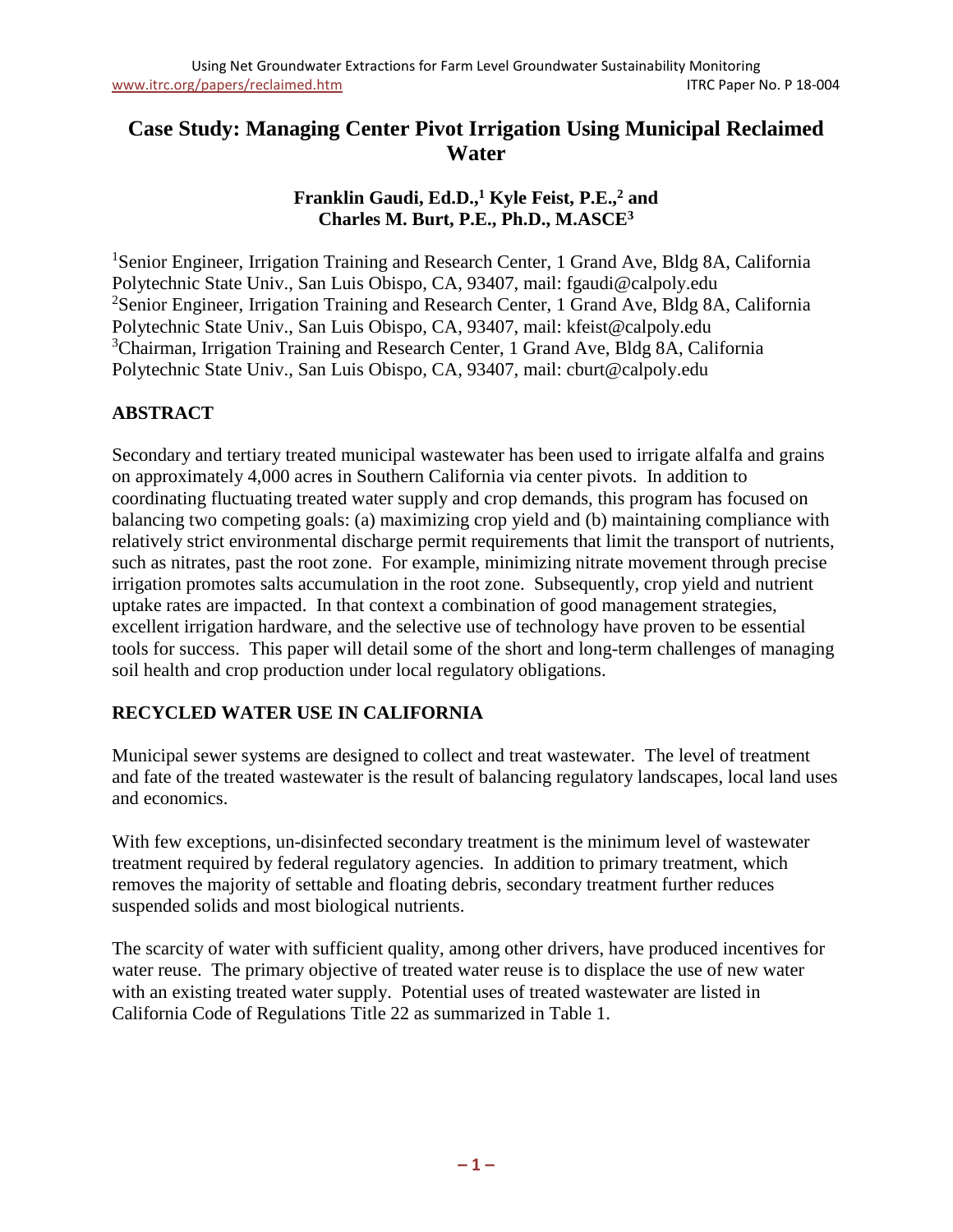| Table 1. Generally acceptable uses of recycled wastewater in California (adapted from |
|---------------------------------------------------------------------------------------|
| California Code of Regulations, Title 22, Division 4, Chapter 3, Article 3)           |

| <i>Camorina</i> Coac of Inequiations, This 22, Driblen 4, Chapter 0, In the $\sigma$ | <b>Undisinfected</b> | <b>Disinfected</b>        | <b>Disinfected</b> | <b>Disinfected</b> |
|--------------------------------------------------------------------------------------|----------------------|---------------------------|--------------------|--------------------|
| Disposal/Use                                                                         | secondary            | Secondary-23              | Secondary-2.2      | <b>Tertiary</b>    |
| Food crops, including all edible root crops, where                                   |                      |                           |                    |                    |
| recycled water comes into contact with the edible                                    |                      |                           |                    | X                  |
| portion                                                                              |                      |                           |                    |                    |
| Parks and playgrounds                                                                |                      |                           |                    | X                  |
| School yards                                                                         |                      |                           |                    | $\mathsf{x}$       |
| Residential landscaping                                                              |                      |                           |                    | X                  |
| Unrestricted access golf courses                                                     |                      |                           |                    | X                  |
| Surface irrigation of food crops where edible portion                                |                      |                           |                    |                    |
| is produced above ground and not contacted by the                                    |                      |                           | X                  | X                  |
| recycled water                                                                       |                      |                           |                    |                    |
| Cemeteries                                                                           |                      | X                         | X                  | X                  |
| Freeway landscaping                                                                  |                      | $\pmb{\mathsf{X}}$        | X                  | X                  |
| Restricted access golf courses                                                       |                      | $\boldsymbol{\mathsf{X}}$ | X                  | X                  |
| Ornamental nursery stock; sod farms were access by                                   |                      | X                         | X                  | X                  |
| the general public is not restricted                                                 |                      |                           |                    |                    |
| Pasture for animals producing milk for human                                         |                      | X                         | X                  | X                  |
| consumption                                                                          |                      |                           |                    |                    |
| Any nonedible vegetation where access is controlled                                  |                      |                           |                    |                    |
| so that the irrigated area cannot be used as if it were                              |                      | X                         | X                  | X                  |
| a park, playground or school yard                                                    |                      |                           |                    |                    |
| Orchards were the recycled water does not come                                       | X                    | X                         | X                  | X                  |
| into contact with the edible portion of the crop                                     |                      |                           |                    |                    |
| Vineyards where the recycled water does not come                                     | $\mathsf{x}$         | X                         | X                  | X                  |
| into contact with the crop                                                           |                      |                           |                    |                    |
| Non food-bearing trees                                                               | $\pmb{\mathsf{X}}$   | $\pmb{\mathsf{X}}$        | $\pmb{\mathsf{X}}$ | X                  |
| Fodder and fiber crops and pasture for animals not                                   | X                    | X                         | X                  | X                  |
| producing milk for human consumption                                                 |                      |                           |                    |                    |
| Seed crops not eaten by humans                                                       | $\pmb{\mathsf{X}}$   | $\mathsf{x}$              | X                  | X                  |
| Food crops that must undergo commercial pathogen-                                    |                      |                           |                    |                    |
| destroying processing before being consumed by                                       | X                    | X                         | X                  | X                  |
| humans                                                                               |                      |                           |                    |                    |
| Ornamental nursery stock and sod farms provided no                                   |                      |                           |                    |                    |
| irrigation with recycled water occurs for a period of                                | X                    | X                         | X                  | X                  |
| 14 days prior to harvesting, retail sale, or allowing                                |                      |                           |                    |                    |
| access by the general public                                                         |                      |                           |                    |                    |

Intuitively, there are more potential uses for water treated to higher degrees. On the other hand, there is a trade-off. Significant investments in construction, operations and maintenance are required to achieve incrementally higher treatment levels. Therefore, local wastewater authorities must find a balance between treatment costs and the benefits of recycled water use. In general, there is a trend towards increased treatment levels. As of 2011, about 75% of the US population is connected to a sewer system, of which about 40% of the connected networks are fitted with tertiary treatment (OECD, 2018).

While Title 22 limits the potential application of recycled water, additional restrictions and quality standards were historically determined by regional water quality boards through a permitting process. The permitting process would consider additional constraints of local and pre-existing conditions.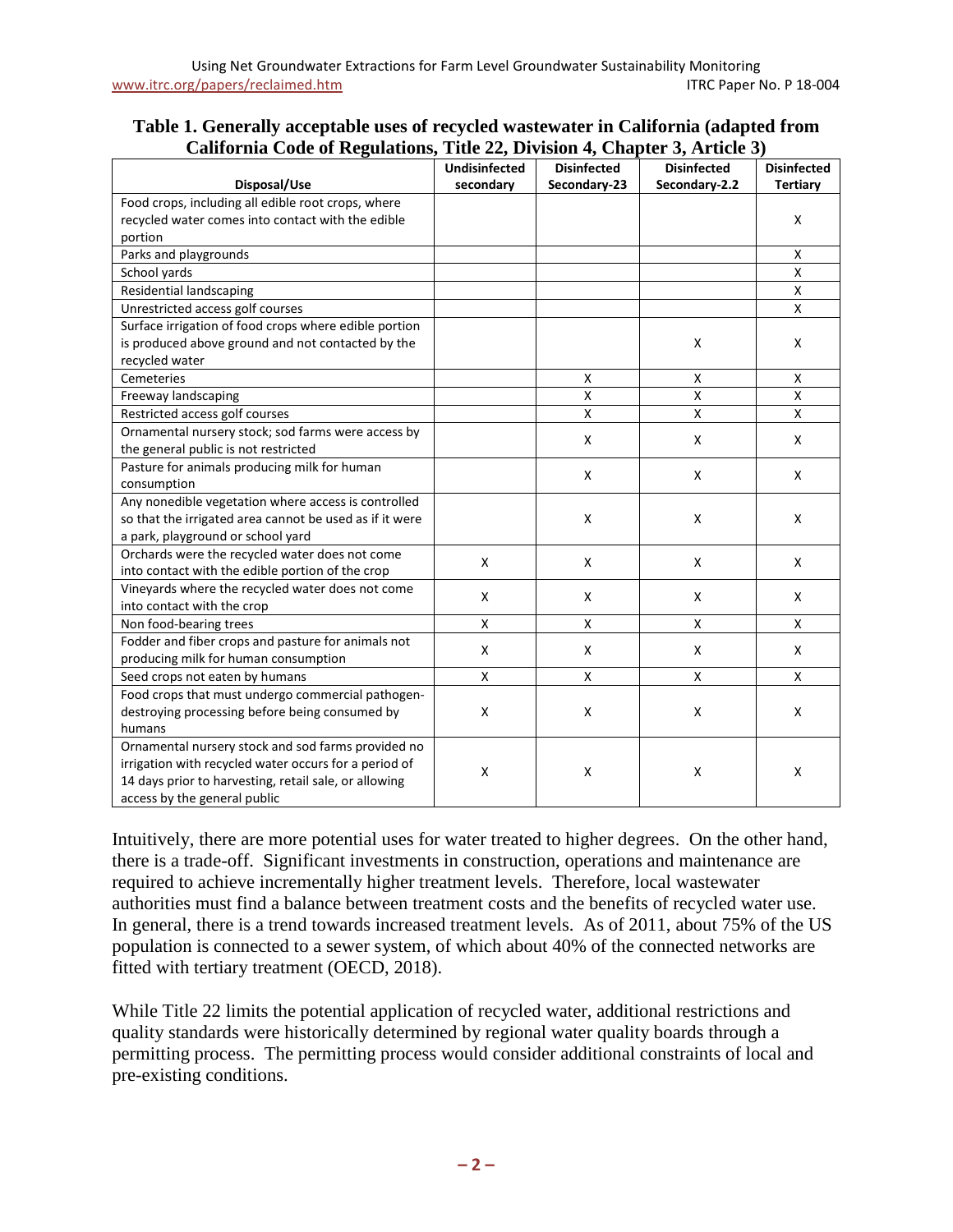In 2014, the California State Water Resources Control Board issued a General Order intended to streamline the permitting process for recycled water use due to ongoing drought conditions (California Water Boards, 2014).

## **GENERAL ADVANTAGES OF AGRICULTURAL IRRIGATION WATER RECYCLING**

Agricultural irrigation is one of many potential uses of recycled water. Naturally, without agricultural irrigation nearby, it is more economical for some municipalities to deliver recycled water to uses more fitting of local land uses. Some examples of urban wastewater uses are as golf courses, landscaping, parks and other recreation.

For municipalities near irrigated agriculture, there are advantages to directing recycled water to that purpose:

- 1. Water quality requirements are lower and therefore treatment costs are less
- 2. Water demand per acre can be higher than other uses. Similarly, parcel sizes are also larger and therefore fewer delivery points are needed
- 3. Annual water demand is relatively easy to estimate if cropping patterns are similar
- 4. Installation costs are less per linear foot in rural areas

Because of these advantages and preexisting irrigated crop production nearby, among other drivers, agricultural irrigation continues to be the primary use of recycled water throughout California (CA SWRCB, 2015).

## **PROJECT INTRODUCTION**

Multiple municipal wastewater treatment plants (WRPs) in Southern California are operated by the Sanitation Districts of Los Angeles County (SDLAC). Two of the WRPs collectively treat about 30 million gallons per day (mgd). The WRPs:

- are fitted with large storage ponds to help balance flows of treated effluent and demand.
- deliver treated effluent for irrigation, primarily for agricultural uses. Recycled water use via agricultural irrigation was identified in multiple environmental impact reports (EIRs) as the recommended option considering various alternatives. (Lancaster and Palmdale EIR executive summaries). Recycled water is also sent to wildlife wetlands and urban uses.

Recycled wastewater is applied via center pivots for commercial crop production on about 4,600 acres in the Antelope Valley of Southern California. The primary crop rotation is alfalfa and oats. Typical crop yields are 8 tons per acre of alfalfa in 7-8 cuttings. Alfalfa was selected as a primary crop because of its ability to consume relatively large amounts of nitrogen when available, but also sourcing its own (through fixation) when necessary.

**Climate and Soils.** The Antelope Valley is relatively arid, with predominantly sandy loam soils receiving about seven inches of average annual precipitation. Therefore, the majority of water needed to meet crop evapotranspiration requirements is provided by irrigation.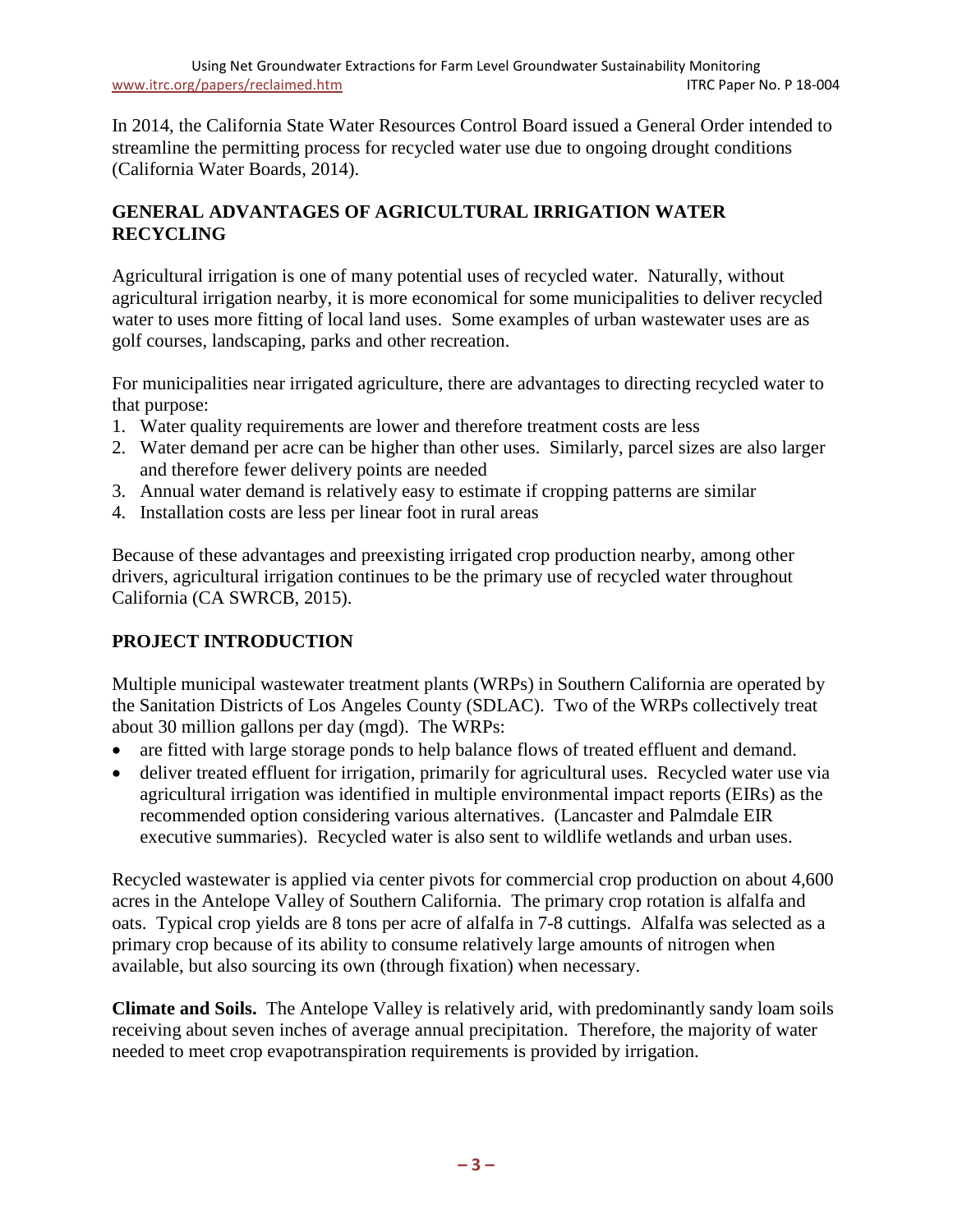**Water Quality.** Initially, about one-third of the water supply was treated to non-disinfected secondary standards with an average of total nitrogen concentration of about 35 mg/l, equivalent to about 95 lb/AF (Cass and Plazlak, 2006).

Subsequent upgrades have been undertaken to elevate all water treatment levels to disinfected tertiary. The entire recycled water supply is now treated to disinfected tertiary levels. Current water constituents are listed in Table 2 and compared to more typical agricultural surface water values such as State Water Project supplies.

#### **Table 2. Key water quality constituents and average annual concentrations for the project's WRP recycled outflows compared to State Water Project sources, which supplies a large portion of irrigated agriculture on the western side of the Central Valley**

| Constituent            | WRP <sub>1</sub> | WRP <sub>2</sub> | <b>SWP</b> |
|------------------------|------------------|------------------|------------|
|                        | (mg/l)           | (mg/l)           | (mg/l)     |
| TDS <sup>1</sup>       | 489              | 444              | 300        |
| Chloride $1$           | 158              | 128              | 85         |
| Nitrate as $N^1$       | 3.07             | 6.31             | 0.9        |
| Ammonia as $N^2$       | 15.7             | 22               |            |
| Potassium <sup>2</sup> | 17               | 14.1             |            |
| Sodium <sup>2</sup>    | 167              | 125              |            |

<sup>1</sup> Source: LADPW, 2014

<sup>2</sup> Source: Kennedy/Jenks, 2006

The water quality from the two recycled water WRPs are similar. The WRP recycled water contains higher concentrations of most constituents, which can be an advantage and potentially problematic. One advantage to the recycled water is the additional nitrates that, when managed properly, can partially displace commercial fertilizer applications. On the other hand, higher concentrations of total dissolved solids can require more leaching over time to minimize the accumulation of plant stress inducing compounds (e.g., chlorides) and elements (e.g., sodium).

**Water Quantity.** Current recycled water demand and availability and projections for the year 2020 is listed in Table 3, using the following assumptions and data:

- 1. Projected increases in treated water supplies as a result of treatment plant upgrades and population growth (Kennedy/Jenks, 2006)
- 2. The same average agricultural demand (same acreage and cropping)
- 3. Urban and environmental uses:
	- a. The same environmental flows to Piute ponds as part of a memorandum of understanding to maintain a target range of wetted acres
	- b. Increased urban recycled water use as additional pipelines and delivery points are constructed

| <b>Description</b>                                         | <b>Current average</b><br>value (AF) | <b>Projected average</b><br>value in 2020 (AF) |
|------------------------------------------------------------|--------------------------------------|------------------------------------------------|
| Annual tertiary recycled water supply                      | 25.550                               | 48,750                                         |
| Annual agricultural irrigation demand (based on 4 AF/acre) | 18.400                               | 18,400                                         |
| Annual urban and environmental recycled demand             | 7.000                                | 24,500                                         |
| Supply minus total demand                                  | +150 (negligible)                    | $+5,850$                                       |

**Table 3. Current recycled water demand and projections for 2020**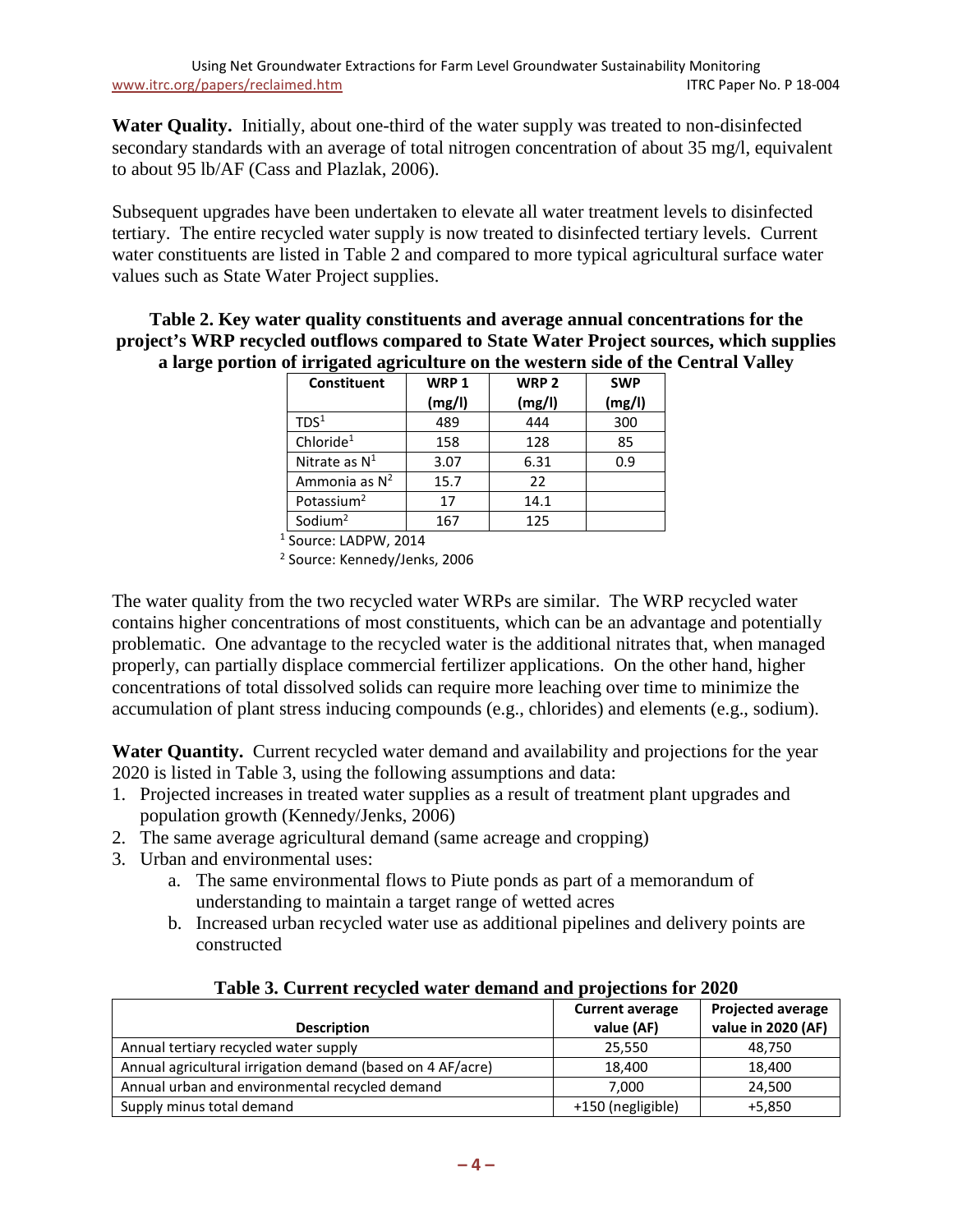Annual average combined treated outflows from both WRPs is about 70 acre-feet per day, equivalent to 25,550 acre-feet per year (Kennedy/Jenks, 2006). Agricultural irrigation is one of many current recycled water uses. On average, about 4 feet of recycled water is applied on the 4,000 acres of irrigated agriculture representing about 16,000 AF/year. The remainder, perhaps 9,550 AF per year, are delivered to environmental and urban uses.

Recycled water is stored in reservoirs to buffer the relatively fixed recycled water supply with variable agricultural and urban demands. Agricultural demands vary with crop rotations, growth stage, harvesting and cultural operations. In addition, weather patterns affect both agricultural and urban irrigation demand.

On the lands with applied recycled water, seeding, cultural activities and harvesting are completed by local farmers, who competitively bid for 5-year operations contracts. An engineering consultant is also hired to schedule irrigations and fertilizer applications, as well as document compliance with relatively strict discharge permits. The discharge permits regulate the fate of certain treated wastewater constituents, including nitrogen and salts. Additional operational constraints are balancing inflows, available pond storage and crop water demand.

## **REPORTING REQUIREMENTS OVERVIEW**

The SDLAC recycled water project is unique because of the relatively intense level of agronomic management, regulatory compliance and reporting required to comply with the WDR permits. For example:

- 1. On a weekly basis, irrigation schedules are developed in order to determine gross irrigation application requirements.
- 2. On a quarterly and annual basis:
	- a. Nitrogen and water balances are calculated for each field.
	- b. A farm management plan is developed and updated to justify and report major agronomic interventions (not including cultural practices) such as anticipated cropping patterns, macro and micro nutrient applications and soil amendment recommendations.
	- c. Regular Sampling and laboratory testing is conducted to verify the theoretical nitrogen balance computations, and ultimately to avoid groundwater/soil degradation:
		- i. One crop sample per alfalfa harvest (about 200 per year)
		- ii. 220 soil samples are taken annually
	- d. Soil and weather sensing
		- i. 25 soil sensing stations with five sensors each, at different depths. Four soil moisture sensors are installed per station (depths: 2,3,5 and 10 feet below ground surface)
		- ii. One local CIMIS weather station data
- 3. Every five years, system distribution uniformity analyses are conducted on each pivot to benchmark and identify improvements, if necessary.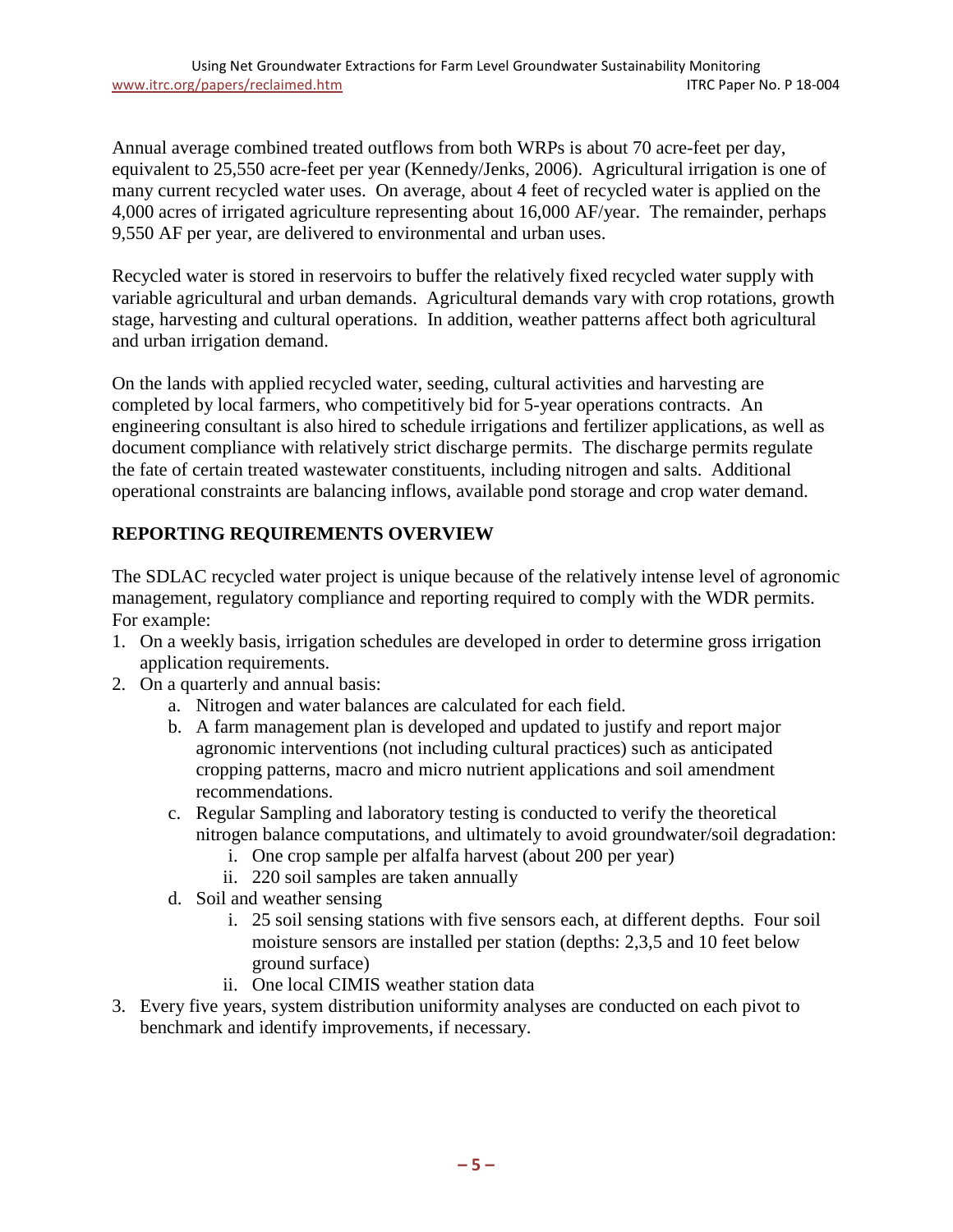In contrast, many other agricultural irrigation projects using recycled water report far less details of on-farm practices. It is presumed that the extra sampling and reporting obligations were developed for the following reasons:

- 1. The aquifer was sensitive to further degradation due to pre-existing local conditions, including contaminant leaching of native soils.
- 2. SDLAC was a relatively early adopter of agricultural recycled water use in California, so an abundance of caution was justified.
- 3. Initially, about one third of the recycled water applied to crops was treated to non-disinfected secondary levels. Eventually, a transition to 100% disinfected tertiary treatment was made.

## **CHALLENGES AND SOLUTIONS**

A number of challenges were confronted and overcome during the duration of the project related to meeting regulatory obligations and their subsequent impacts. In general, this challenge was resolved through well-defined operational constraints, excellent hardware performance and selectively applying appropriate technical tools.

Efforts to resolve other challenges have proven more difficult because they are managed by economic and legal teams, yet result in real engineering problems in the field.

## **CHALLENGES AND IMPACTS OF REGULATORY COMPLIANCE**

Maximizing the productivity of most commercial crops involves minimizing plant stress by managing soil water tension in the root zone and the availability of specific elements and compounds within target ranges. In practice, it is relatively difficult to accurately determine actual crop water and fertilizer demand. It tends to be less expensive and less time-consuming to estimate crop demands with conventional farming operations. A small amount of excess water and fertilizer can also be applied to cover the uncertainty in crop demand estimates.

In contrast, agricultural operations for SDLAC follow additional constraints that require a greater degree of certainty in determining crop demands and accurate applications within tighter tolerances. It is therefore critical to properly define the constraints.

#### **THE IMPORTANCE OF DEFINITIONS**

Some aspects of the project are constrained by the definition of specific terms, such as "agronomic rates" within the WDR permits. Because irrigation water and plant nutrients are key factors in maximizing crop production, properly defining the term "agronomic rates" has been a critical component to the success of the project.

At the beginning of the project in 2005, the most complete definition of "agronomic rates" was irrigation water that "is applied at a rate that does not exceed the demand of the crop plant, with respect to water and nitrogen, to minimize deep percolation of applied recycled water from the root zone to the groundwater table" (LADPW, 2014).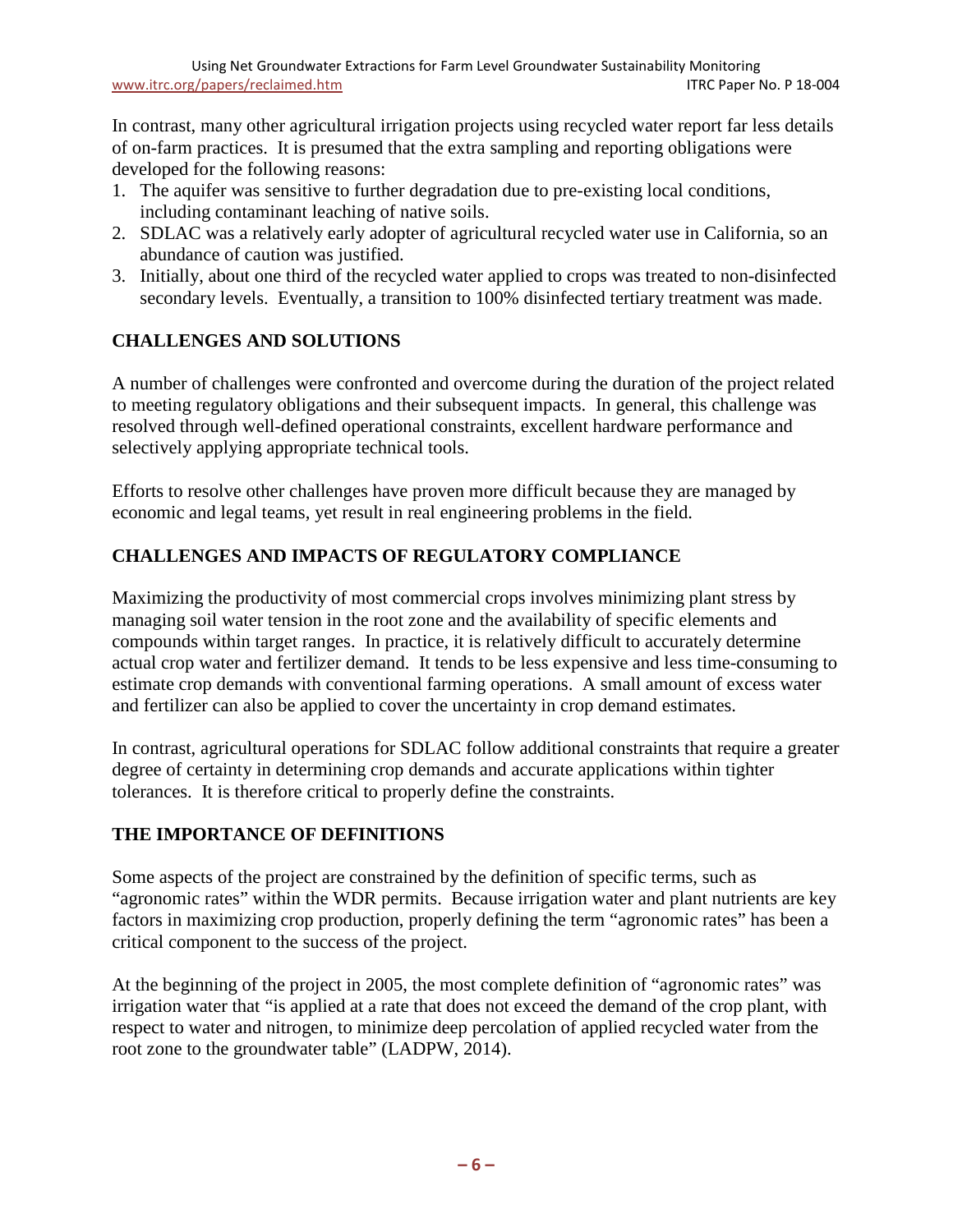The definition is problematic. First, it is not sufficiently clear to the reader what quantitative limits are placed on irrigation scheduling, which is a task that depends on numbers. Secondly, the definition can be interpreted as a mandate to under-irrigate, which for alfalfa results in a proportional decrease in yield. As such, there was justification for a modified definition of agronomic rates to avoid future issues. An alternative definition of "agronomic rate" was proposed:

The agronomic rate, as defined in this application, is the potential maximum recommended amount of recycled irrigation water that can be applied to a field. Agronomic rates include ETc of irrigation water (total crop evapotranspiration minus evapotranspiration of precipitation), water needed to overcome irrigation system non-uniformity, plant establishment, plant germination, suppression of wind erosion, frost protection, and the leaching requirement to maintain the soil salinity below a threshold that can cause crop damage. Spray losses (evaporation of water being applied during the irrigation) are also included. (LADPW, 2014)

The improved definition of agronomic rates are estimated using the following formula:

Agronomic Rate =  $\frac{E T_c}{D U * (1 - LR)}$ 

Where,

 $DU =$  the irrigation system distribution uniformity (unitless)

- Distribution uniformity (DU) is a measure of how uniformly water is being applied to a field. Typically, irrigation is performed such that the area of the field receiving the least amount of water still receives sufficient water to meet its agronomic needs. Satisfactory DU for center pivot systems ranges from 0.70 to 0.85. For planning purposes a DU of 0.80 was used. Field studies and interventions designed to improved center pivot DU are detailed later in the report.
- $LR =$  the leaching requirement to maintain soil salinity below a threshold that can cause crop damage (unitless). The leaching requirement is the amount of irrigation water applied after the soil has reached field capacity in order to remove excess soil salinity within the root zone. The average salinity of the irrigation water has an electrical conductivity ( $EC_{iw}$ ) of approximately 0.76 dS/m. The threshold electrical conductivity of the soil extract  $(EC_e)$  to prevent crop loss is based on alfalfa salinity sensitivity ( $EC_e = 2$  dS/m).

ETc of irrigation water  $=$  estimated evapotranspiration of the crop.

Other components of agronomic rate (e.g., water needed for germination, frost protection, etc.) are difficult to quantify because they are dependent on management and environmental factors. Therefore, these other components are not included in the formula by default, but are incorporated in irrigation scheduling calculations when necessary.

The alternative definition was ultimately approved by the regional water quality board. The suitability of the new definition of "agronomic rates" was further reinforced with the adoption of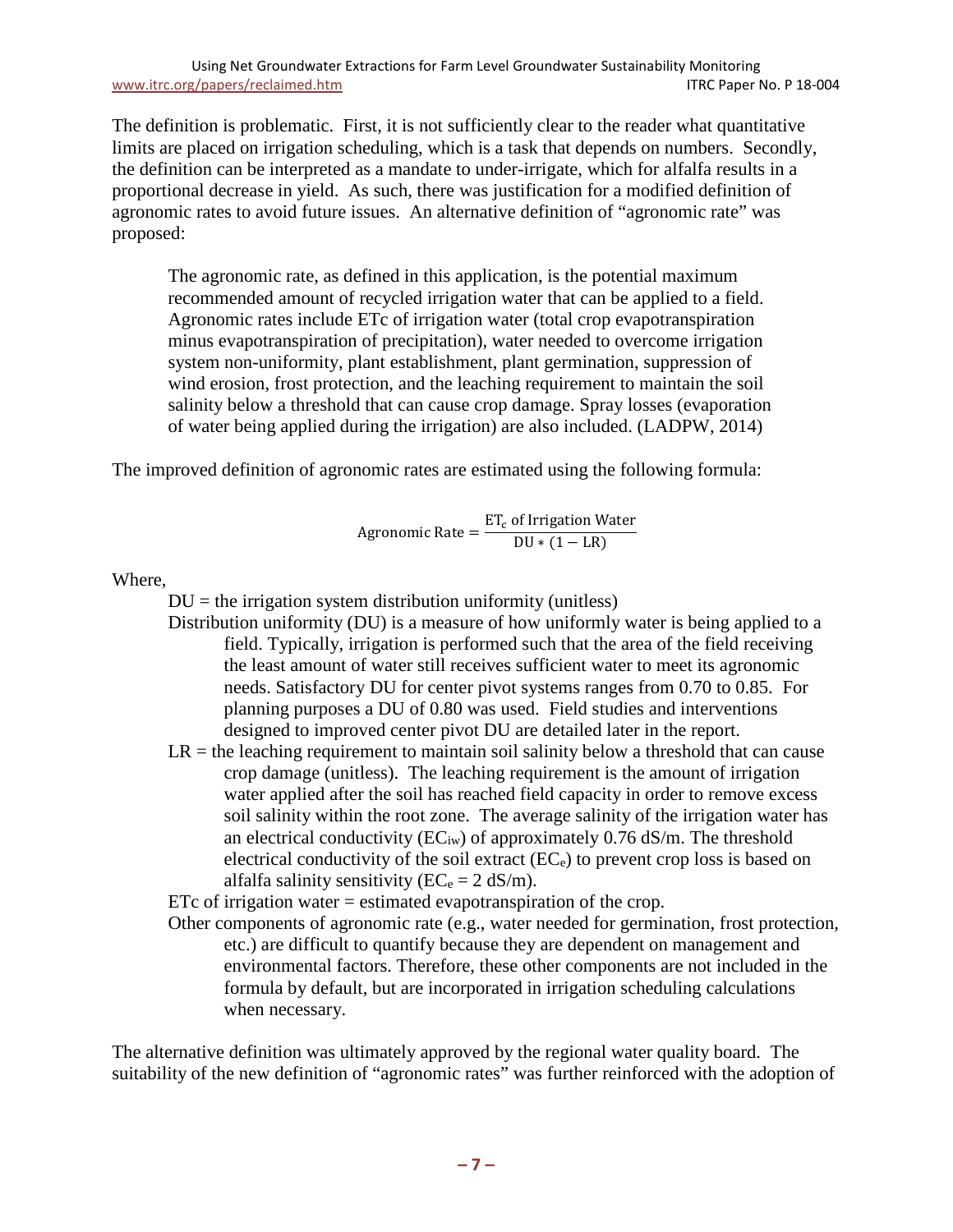California State Water Resources Control Board Order WQ 2014-009-DWQ General Waste Discharge Requirements for Recycled Water Use, which includes a similar definition:

The rate of application of recycled water to plants necessary to satisfy the plants' evapotranspiration requirements, considering allowances for supplemental water (e.g., effective precipitation), irrigation distribution uniformity, and leaching requirement, thus minimizing the movement of nutrients below the plants' root zone. (CA Water Boards, 2014)

Once clear operating constraints were determined, attention was directed to the performance of hardware impacting the uniformity of fertilizer and water applications.

## **APPROPRIATE TECHNOLOGY**

A variety of technological tools have been used to more accurately determine crop demands and verify that applications are on target:

- 1. An excellent weather station was constructed in the project vicinity and integrated into the California Irrigation Management and Information System (CIMIS) network. While the hardware and installation was funded by the project, ongoing support, communications, data hosting and quality control are provided by CIMIS staff. The new CIMIS station provides accurate, local weather conditions and an estimate of reference evapotranspiration (ETo).
- 2. A network of soil moisture sensors were installed. The soil moisture sensors are a combination of Decagon EC-5 and 5TE sensors
- 3. Magnetic flow meters were installed at each pivot to provide accurate flow measurement and volumetric accounting
- 4. Remote pivot monitoring and control systems were installed to provide farmers with a greater degree of control and flexibility.

Despite these significant investments in robust and industrial equipment, reliability and accuracy issues were experienced. For example, each center pivot was fitted with permanently installed volumetric soil moisture sensors at two locations per pivot. Each soil moisture sensing location has three sensors installed at various depths within and below the managed six-foot root zone.

Most of the time, the soil moisture sensor data reasonably fit expectations. More specifically, most irrigation events are measured by the sensors and the volumetric water content decreases with sensor depth. One example of reasonable data collection from soil moisture sensors is shown in Figure 1. Each line represents a single sensor reading at distinct depths. The blue line is a sensor reading installed at 2 feet below the soil surface. Trend lines with lower values represent moisture measurements further from the soil surface, with the maximum sensor depth at 10 feet.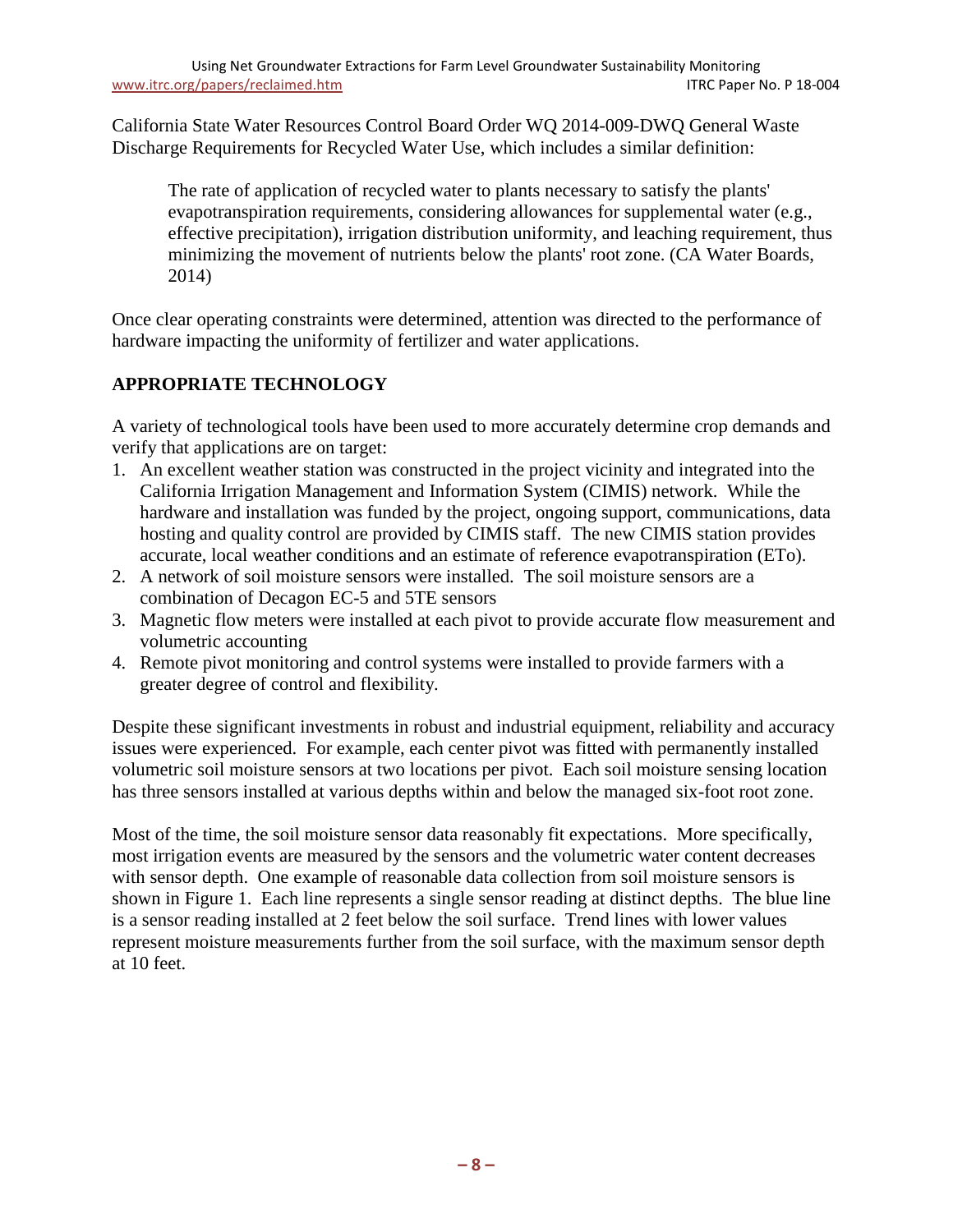#### Using Net Groundwater Extractions for Farm Level Groundwater Sustainability Monitoring [www.itrc.org/papers/reclaimed.htm](http://www.itrc.org/papers/reclaimed.htm) ITRC Paper No. P 18-004



**Figure 1. Reasonable soil moisture sensor readings and trends representing irrigation events and depths. Sensor depths range from 2 feet to 10 feet.**

On the other hand, the same hardware can experience failure or confusing readings as shown in Figure 2.



**Figure 2. Sensor failures and unreasonable volumetric soil moisture measurements at different depths on alfalfa. Sensor depths range from 2 feet to 10 feet.**

Based on these results, the sensor data has not impacted irrigation scheduling, but have been used for verification when sensors are functioning.

#### **EVALUATING AND IMPROVING DISTRIBUTION UNIFORMITY**

The efforts and expense of accurately determining crop demands are wasted without the ability to uniformly apply target water and fertilizer volumes. As such, efforts were directed to irrigation system distribution uniformity (DU) evaluations.

Extensive evaluations were conducted on all of the project's center pivots, resulting in catch can DU scores of 0.62 to 0.73. A variety of recommendations focused on improvement were developed. The data reinforced the concept that even relatively new irrigation systems can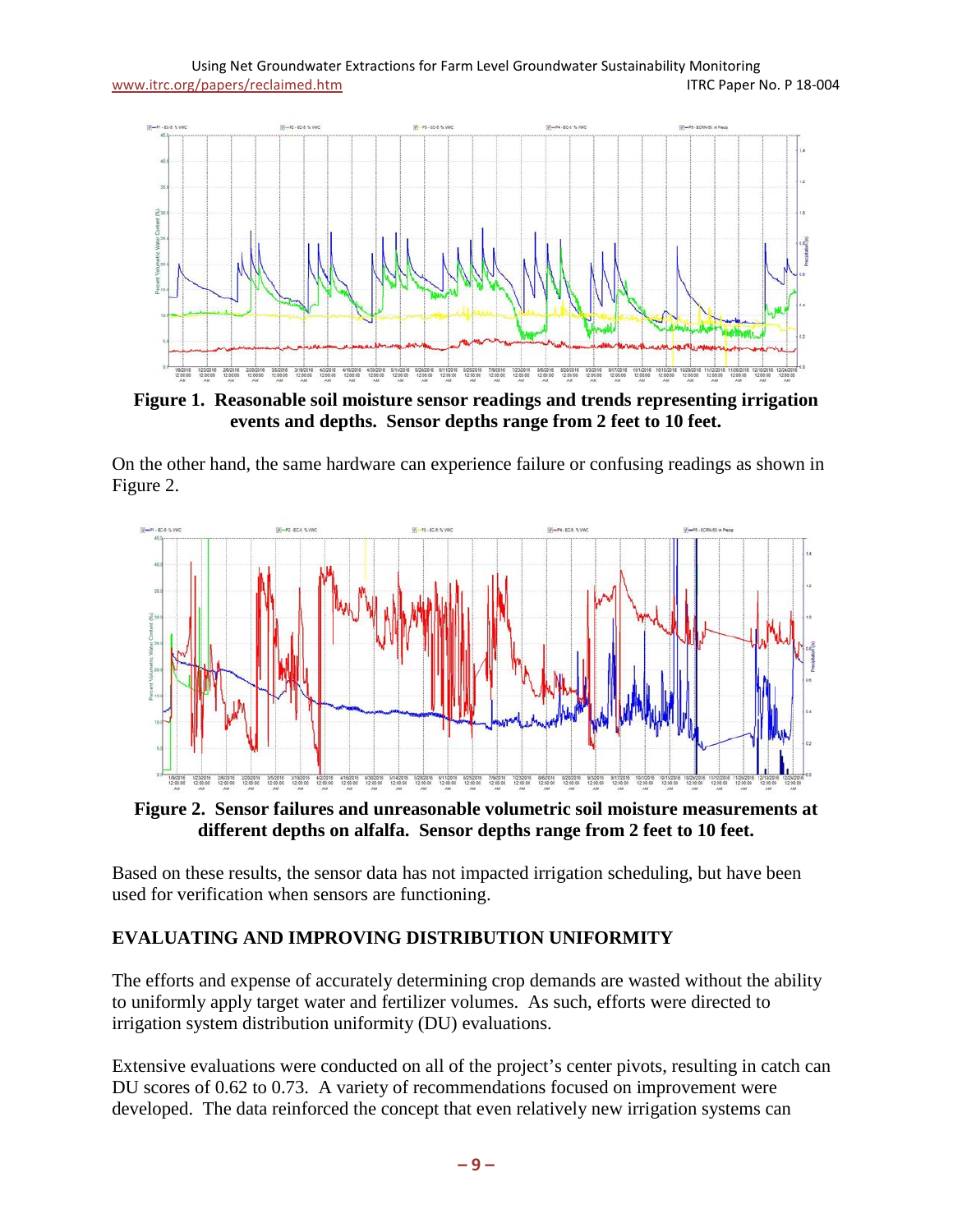perform at sub-optimal levels when designed or fitted improperly. Recommendations for improvement included:

- 1. Raise sprinklers from 3.5 feet to 5.5 feet on average
- 2. Stagger adjacent sprinkler heights to avoid stream collision.
- 3. Fix new weights and drop tubes to each sprinkler to ensure the sprinkler plates are level
- 4. Replace broken sprinklers and clean debris from functional sprinklers
- 5. Replace nozzles to ensure design application rates

After the recommendations were implemented, uniformity evaluations were repeated. The postintervention data indicated that the DU increased to 0.89, a marked improvement and considered excellent for center pivots. Figure 3 illustrates the catch can data collected before and after the improvements.



**Figure 3. 2007 catch can data for one of many project pivots, before and after improvements**

The improved DU values provided the ability to apply water and fertilizer through the irrigation system with relatively good uniformity. In order to maintain excellent performance, regular DU evaluations and an extensive maintenance program were prescribed and followed.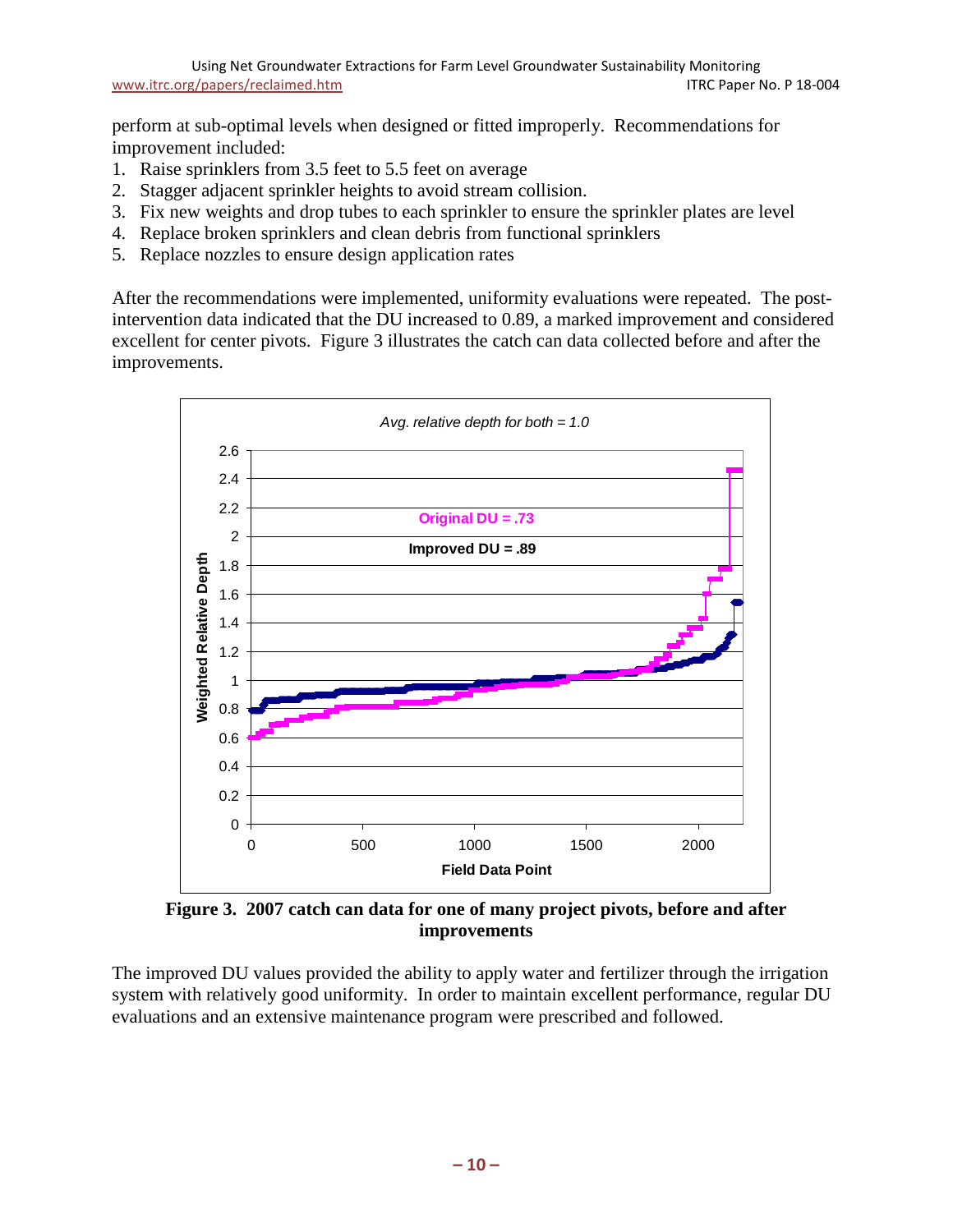## **CONTRACTUAL CONSTRAINTS AND INCENTIVES**

Currently, entities competitively bid on 5-year farming contracts while paying volumetrically for water. The relatively short term of the contract, and no guarantee of contract renewal does not incentivize long-term on-farm management that might normally occur under a different set of circumstances.

It is likely that a longer-term farming contract would incentivize investments to improve future yields. For example, it is typical to apply additional irrigation water for the benefit of leaching salts past the root zone, or to apply soil amendments such as gypsum. Unfortunately, the contract terms have not lengthened, and field conditions have suffered.

#### **CONSEQUENCES OF GOOD PRACTICES**

The combination of excellent hardware and data made farming operations under well-defined and stringent regulatory obligations possible. The farming operation had the ability to achieve excellent yields while also minimizing deep percolation. However, without regular leaching an accumulation of salts occur within and just underneath the managed root zone. Similarly, an accumulation of nitrogen occurs just past the root zone.

Over time, crop yields have slightly declined. An additional and comprehensive round of soil sampling was conducted at depths of 1, 3 and 5 feet below ground surface. Soil sample locations are shown in Figure 4.



**Figure 4. Soil sample locations**

A dataset of laboratory test results from a single field and sampling event at different depths (1 foot, 3 foot and 5 foot) is listed in Table 4; the results are representative of similar data from other fields.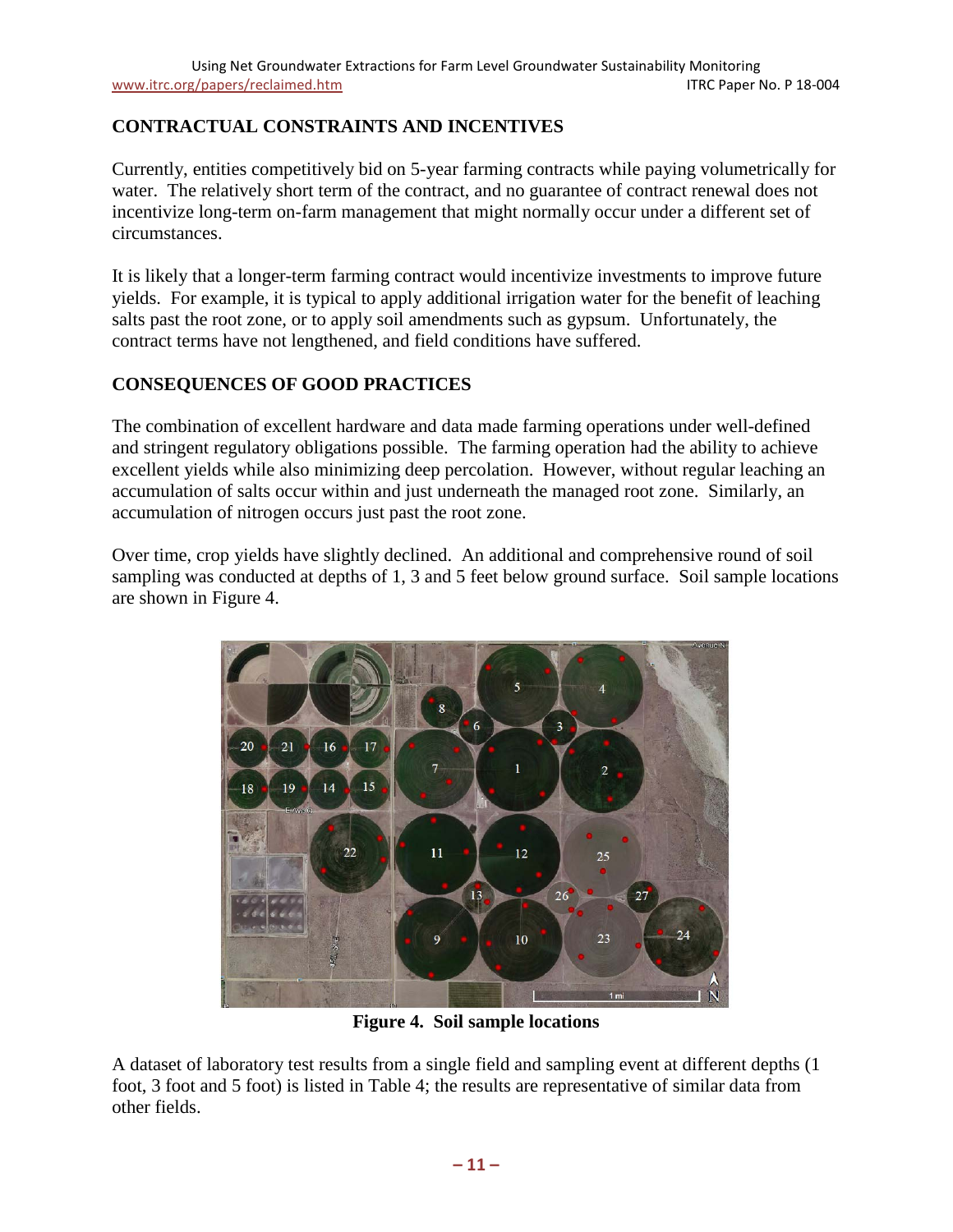|          |              | <b>Computed percent cation</b> | <b>Soluble Salts</b> |
|----------|--------------|--------------------------------|----------------------|
| Sample # | Sodium (ppm) | saturation from sodium (%)     | (mmhos/cm)           |
|          | 89           |                                | 0.4                  |
|          | 308          | 86                             | 0.5                  |
|          | 660          | 13.5                           | 1.1                  |
|          | 183          | 13.9                           | 0.5                  |
|          | 297          | 21 4                           | 0.3                  |

**Table 4. Lab results from multiple soil samples and different depths at the same location**

This data, the exchangeable sodium percentage (ESP) and soluble salt (in dS/m), was plotted with historic data to get a sense of changes over time, as shown in Figure 5.



**Figure 5. 2007 soil sample results from all fields at 1 foot depth. The average ESP was about 10%.**



**Figure 6. 2012 soil sample results from all fields at 1 foot depth. The average ESP was about 12%.**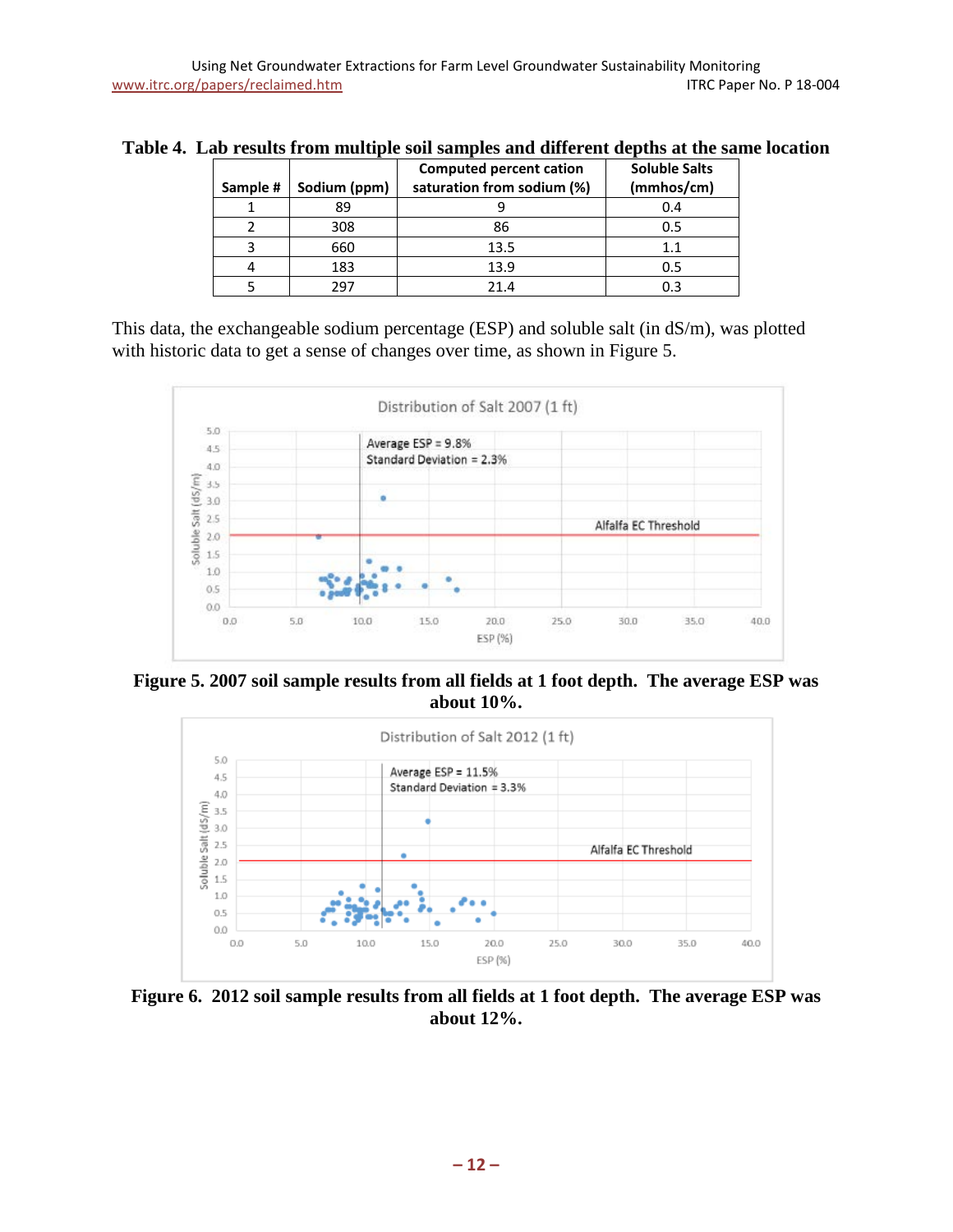

**Figure 7. 2016 soil sample results from all fields at 1 foot depth. The average ESP was about 16%.**

The data from the soil sampling indicate that indicate that:

- 1. Salt has accumulated in the managed root zone over time, likely due to insufficient maintenance leaching, appropriate soil amendments, and ongoing application of recycled water with an average sodium concentration of 140 mg/l.
- 2. Sodium concentrations in the soil are nearing and sometimes surpassing published tolerance threshold values.
- 3. Based on published threshold values for alfalfa of 2 dS/m, a slight decrease in yield can be expected. This tends to match with the small amount (approximately 10%) of variation in yield throughout different fields.

To further prove or disprove the hypothesis of salt stress affecting yields, a firm was contracted to map soil conductivity. Samples of the resulting maps are shown in Fig. 8.



**Figure 8. Soil electroconductivity mapping example for one pivot; units in mS/meter**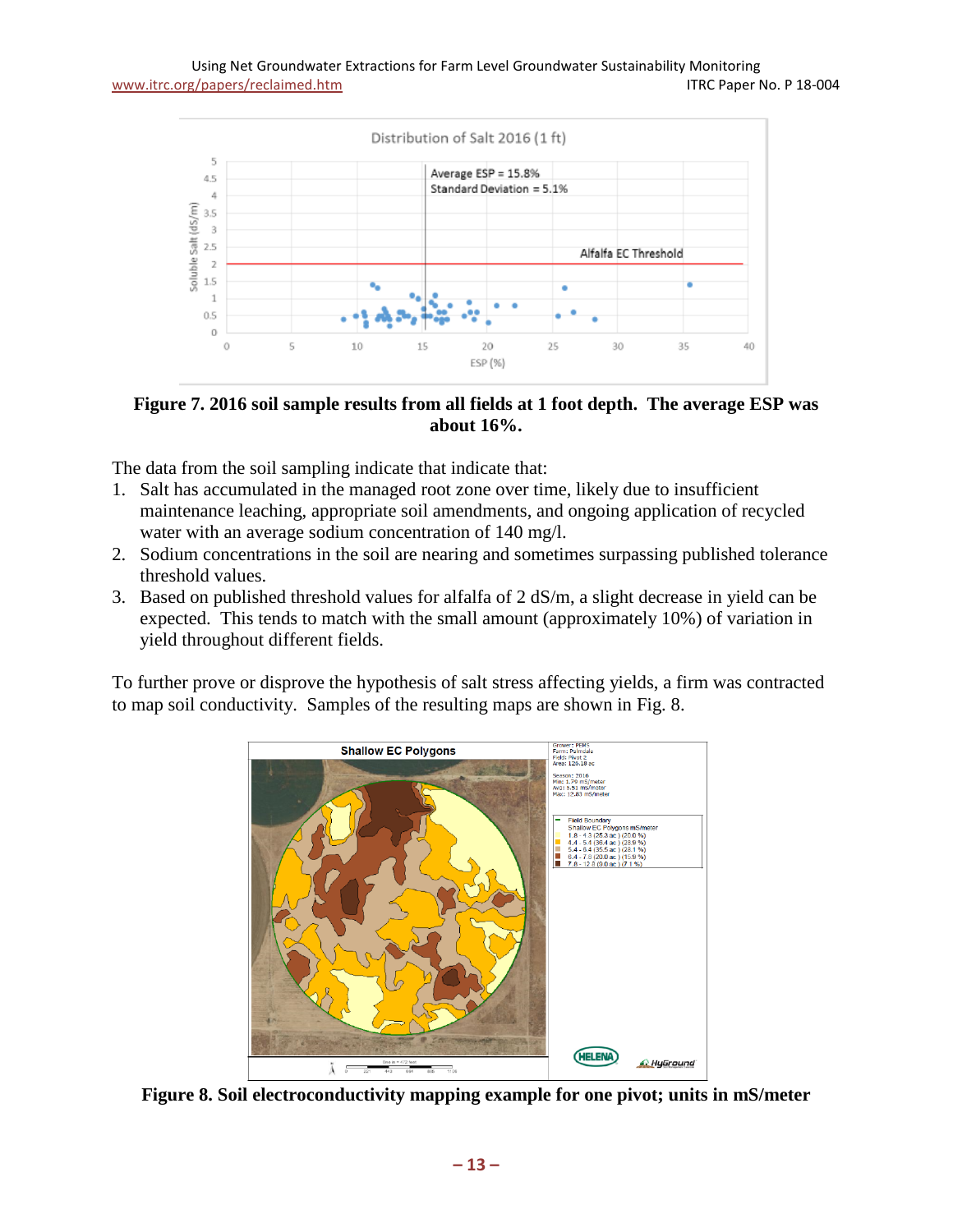The data output from the soil conductivity mapping are informative, but provided an incomplete assessment when considered separately because:

- 1. The distribution of conductivity between fields is presented with a different color scale. It may be easy to identify the magnitude of variance within a field, but it is difficult to compare different fields
- 2. Almost no correlation was found between the soil sample results and the soil conductivity mapping. One possible reason for the lack of correlation is that the mapping involves averaging many points throughout the soil matrix, while the laboratory testing measures constituents from a very limited volume.

The soil conductivity maps provided by the contracted firm were overlain with crop yield and actual crop evapotranspiration maps as shown in Figure 9. Actual crop transpiration maps were developed through satellite imagery analysis following the METRIC-ITRC method.



**Figure 9. A comparison of crop ET and soil salt maps**

The data indicate that there is some correlation between increased salt concentrations and about 10% decrease in yields, which resulted in a recommendation to apply gypsum in order to displace sodium on the cation exchange sites with calcium and subsequent leaching.

Despite the weak correlation between the EC readings and crop yield, it is clear that the sustained use of recycled water in the project results in accumulated salts in the root zone, when less-than-ideal rates of maintenance leaching are performed.